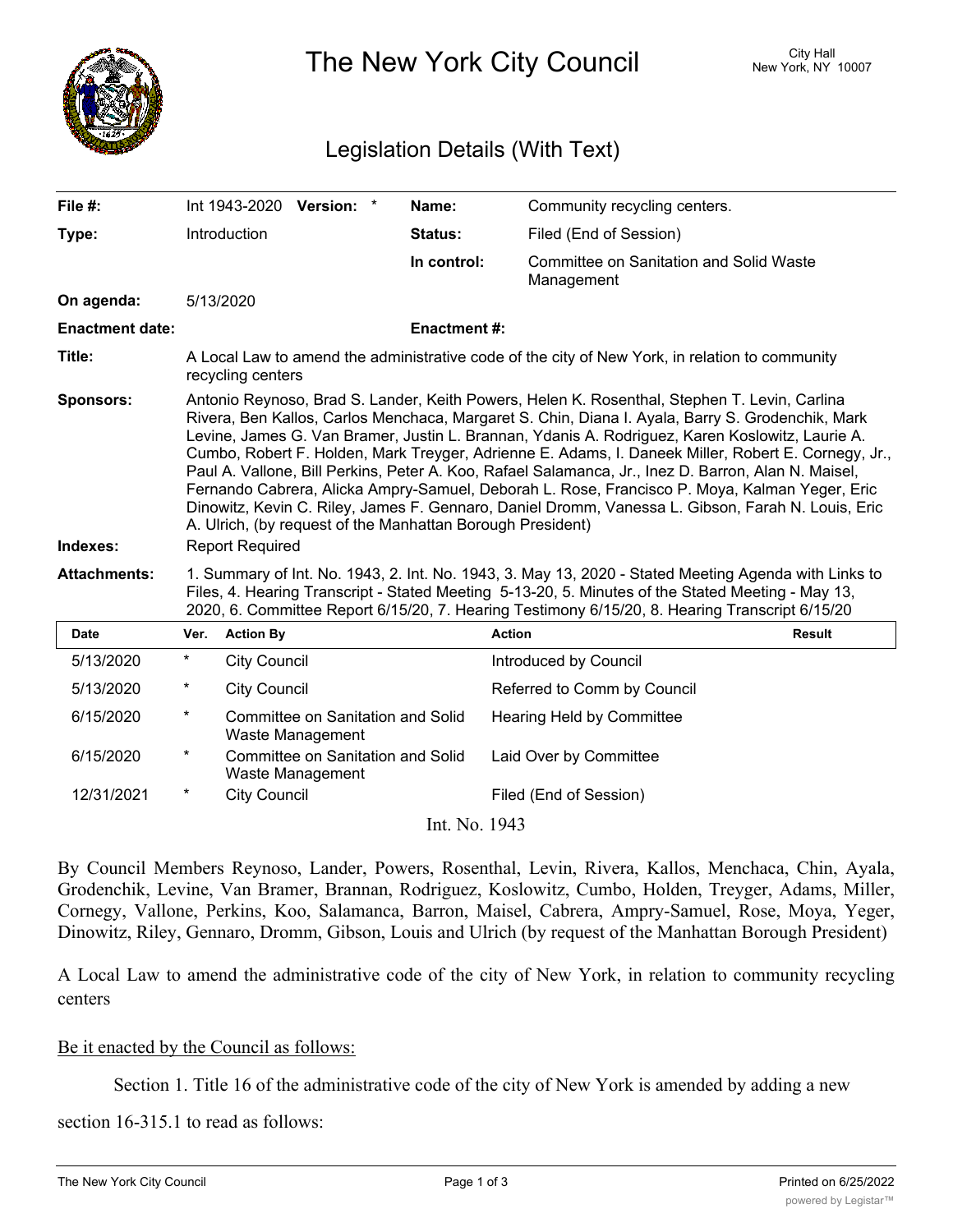§ 16-315.1 Community recycling centers. a. The commissioner shall ensure that at least three community recycling centers are established and operational in each community district by no later than June 1, 2021. Each such center shall have a minimum of 20 hours available per week for drop offs and be located in a geographic area that is easily accessible, including for persons with disabilities, and in close proximity to public transportation. Notice of a center's hours of operation shall be clearly displayed on such center and on the department's website.

b. Each community recycling center shall accept inorganic material that is not collected curbside but that can be recycled or reused. Any food waste or yard waste drop off or collection site otherwise provided for by local law may also be co-located within such recycling centers. Each community recycling center shall also accept hazardous material, as practicable and as defined by the department, that should not be disposed of curbside waste.

c. The commissioner shall make available on the department's website information about each of the community recycling centers, including its address, contact information, hours of operation and services provided.

d. The commissioner, in consultation with any agencies identified by the mayor, shall establish and engage in outreach and education efforts to inform residents about the community recycling centers, including their locations, contact information, hours of operation and the services they provide.

e. The commissioner shall, beginning January 1, 2022 and every six months thereafter, submit a report to the mayor and the speaker of the council regarding the operation of the community recycling centers established pursuant to this section. Such report shall include, but not be limited to, the following information for the prior six-month period, disaggregated by center: (i) the number of individuals utilizing such center; (ii) the material collected at each such center, disaggregated by material type; (iii) the number of full-time and parttime staff persons working at such center; (iv) where each type of material is sent; and (v) any education programs offered to the public.

§ 2. This local law takes effect immediately.